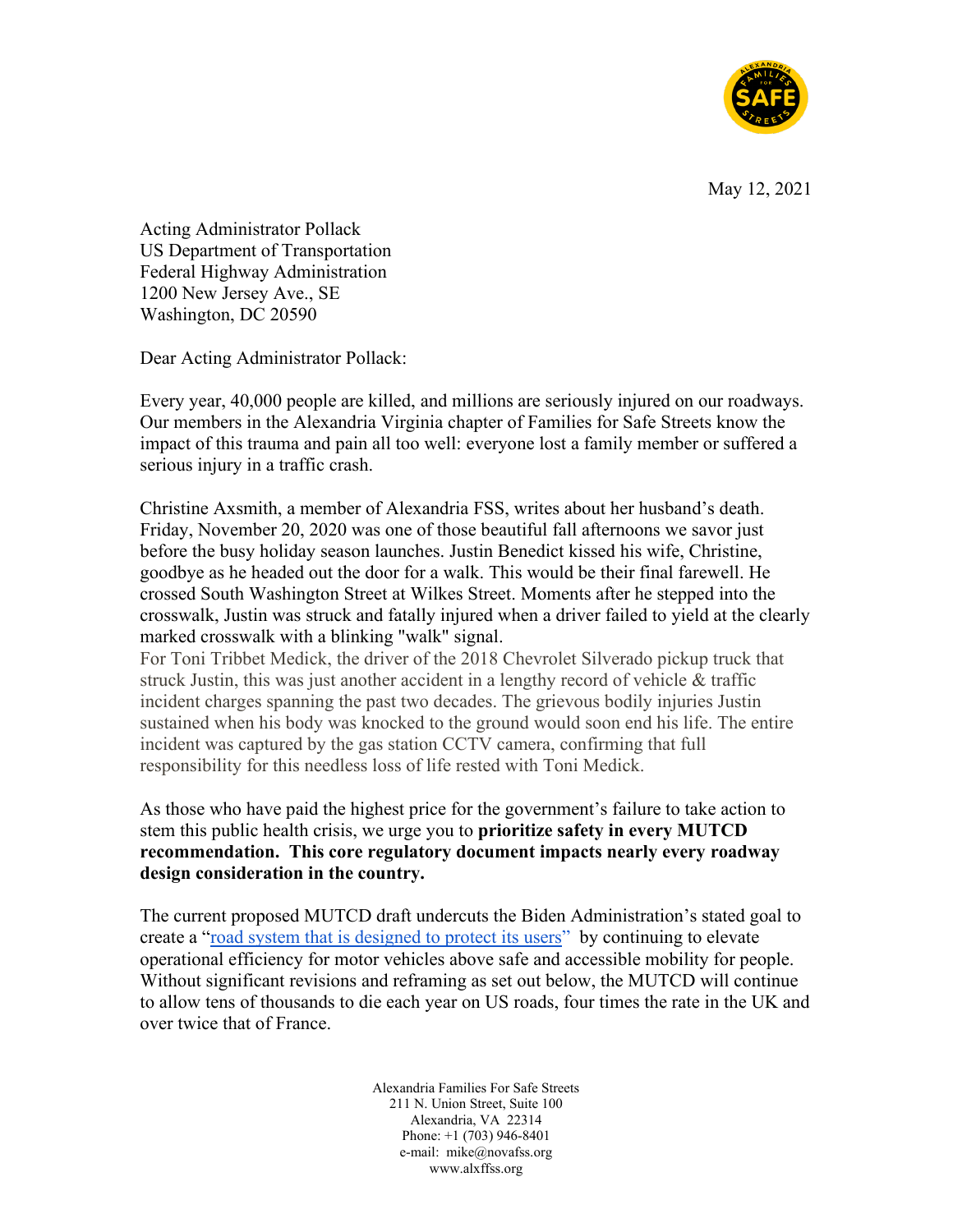

We strongly urge FHWA to seize this moment to reframe the MUTCD, so it goes beyond merely *permitting* State transportation agencies to build safer roads and instead *empowers*  them to build safer roads and addresses fundamental inequities in our land use and transportation systems. Towards this end, the following fundamental problems must be addressed:

- 1. **The goal of eliminating serious injuries and deaths must be the guiding principle of the MUTCD, by applying a "safe systems" approach to road design.** The Manual unrealistically describes pedestrians and bicyclists who always act "alertly and attentively," "reasonably and prudently," and "in a lawful manner" (Section 1A.03). This definition fails to recognize the inevitability of human error, as well as the enormous range of urban street users. Most children, for example, would not meet this standard. By using such descriptive language, the Manual implies that road design need only protect road users whose behavior is without fault. Eliminating such language in Section 1A.03 and redefining the Manual's primary goal would ensure that the goal of every regulation in the MUTCD is to improve safety and accessibility for people rather than reducing motor vehicle travel delay.
- **2. Remove guidance recommending the use of free-flow speeds, including the 85th percentile speed, in setting speed limits.**

A substantial body of published research, most recently from [The National](https://www.ntsb.gov/safety/safety-studies/Documents/SS1701.pdf)  [Transportation Safety Board \(NTSB\) in 2017,](https://www.ntsb.gov/safety/safety-studies/Documents/SS1701.pdf) shows convincingly that using the 85th percentile approach to establish speed limits leads to increases in vehicular speed over time. While FHWA has downgraded the use of the 85th percentile approach from a requirement to a recommendation, its recommendation sends the message that local engineers should continue using it. Explicitly discouraging, even prohibiting, use of free-flow speed in setting speed limits aligns with FHWA's intent to heed the most updated and relevant safety research and signals to state DOTs that this approach is no longer nationally endorsed.

**3. Make it safer to cross the street by reforming MUCTD's language on signal and hybrid beacon warrants so that protected street crossings may be installed before the need becomes apparent after pedestrians lose their lives.** The Manual's circular signal warrants call for *either* a high volume of people crossing the street without a protected crossing *or* multiple traffic injuries or deaths occurring at the location. Contrast this with motor vehicle signals which are routinely installed based on traffic projections which warrant volumes that are significantly higher than those in other industrialized countries with far lower traffic fatalities, including Canada. In some cases, the Manual's unreasonably restrictive warrants prevent the installation of safe crossings, even when studies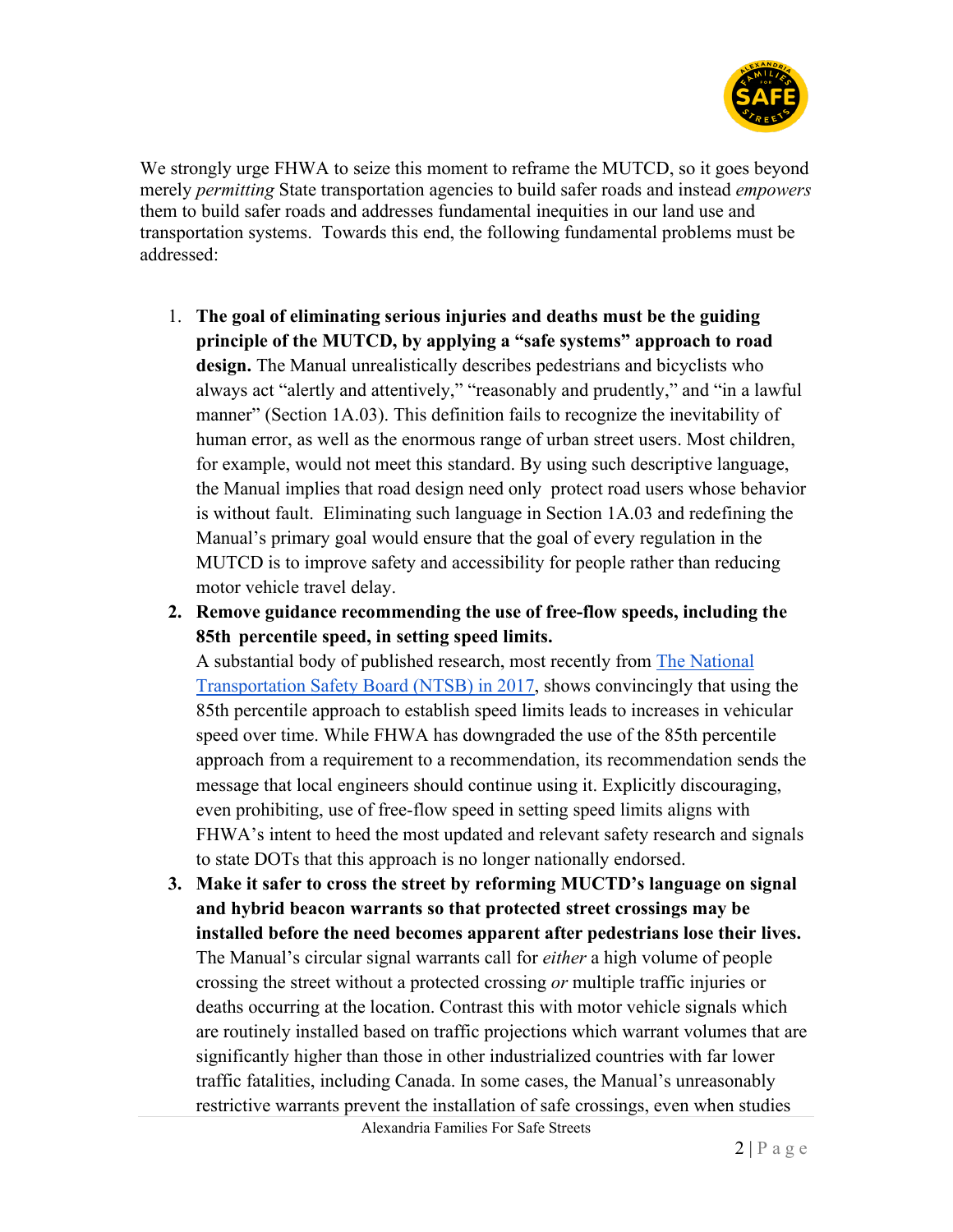

indicate a fatality or serious injury is likely to occur. FHWA should add a simple non-motorized network warrant, which sets out basic guidelines on distance pedestrians can be required to walk to get to a crosswalk (Section 3C.02). FHWA should also follow its own guidance and research buried in the [STEP guide,](https://safety.fhwa.dot.gov/ped_bike/step/resources/docs/fhwasa18064.pdf) specifying which streets aren't safe enough to cross without a signal. (Chapter 4C)

- **4. Remove the Manual's new proposed chapter on Autonomous Vehicles.** The Manual's new chapter on Autonomous Vehicles (Part 5) places these road users at the top of a new modal hierarchy, by absolving AV companies of the responsibility to build vehicles which keep all road users safe. Upgrading street markings to be compliant with this proposed MUTCD chapter could cost taxpayers billions of dollars. Worse, if the markings are non-compliant where an AV-involved crash occurs, taxpayers will likely foot the bill for that as well. FHWA should remove the new AV Chapter of the MUTCD and instead consult with a diverse set of transportation practitioners, including those who build and maintain roadways in cities, on appropriate requirements concerning AVs to incorporate into existing sections.
- **5. Remove unnecessary restrictions on the use of green paint for bike lanes, red paint for bus lanes, and other colored paint for crosswalks.**

Without any basis in research, the proposed Manual prohibits green paint to delineate select bike facilities (Section 3H.06), red paint in transit lanes in contextually appropriate ways without an engineering study (Section 3H.07), and other colored paints to create more visible crosswalks (Section 3H.03). The use of colored pavement in bus and bike lanes is an important and heavily utilized way to delineate space on the street and improve visibility of cyclists and facilitate movement of transit vehicles. Colorful paint in crosswalks increases their visibility and can contribute to a sense of place and community. There is absolutely no evidence indicating that these designs have any adverse safety impacts.

## **6. Eliminate geometric design restrictions for urban bikeways.**

The MUTCD is not intended to be a geometric design guidance, yet includes dozens of standards and recommendations about bike lane positioning. Rather than include duplicative, conflicting guidance, the MUTCD should instead refer practitioners to best practice guidance such as MassDOT's *[Separated Bike Lane](https://www.mass.gov/lists/separated-bike-lane-planning-design-guide)  [Planning and Design Guide](https://www.mass.gov/lists/separated-bike-lane-planning-design-guide)* and NACTO's *[Urban Bikeway Design Guide.](https://nacto.org/publication/urban-bikeway-design-guide/)* These best practice guidance documents have been developed with careful input from practitioners with experience and expertise in urban bikeway design, and should be treated as the standard for bikeway design in the US.